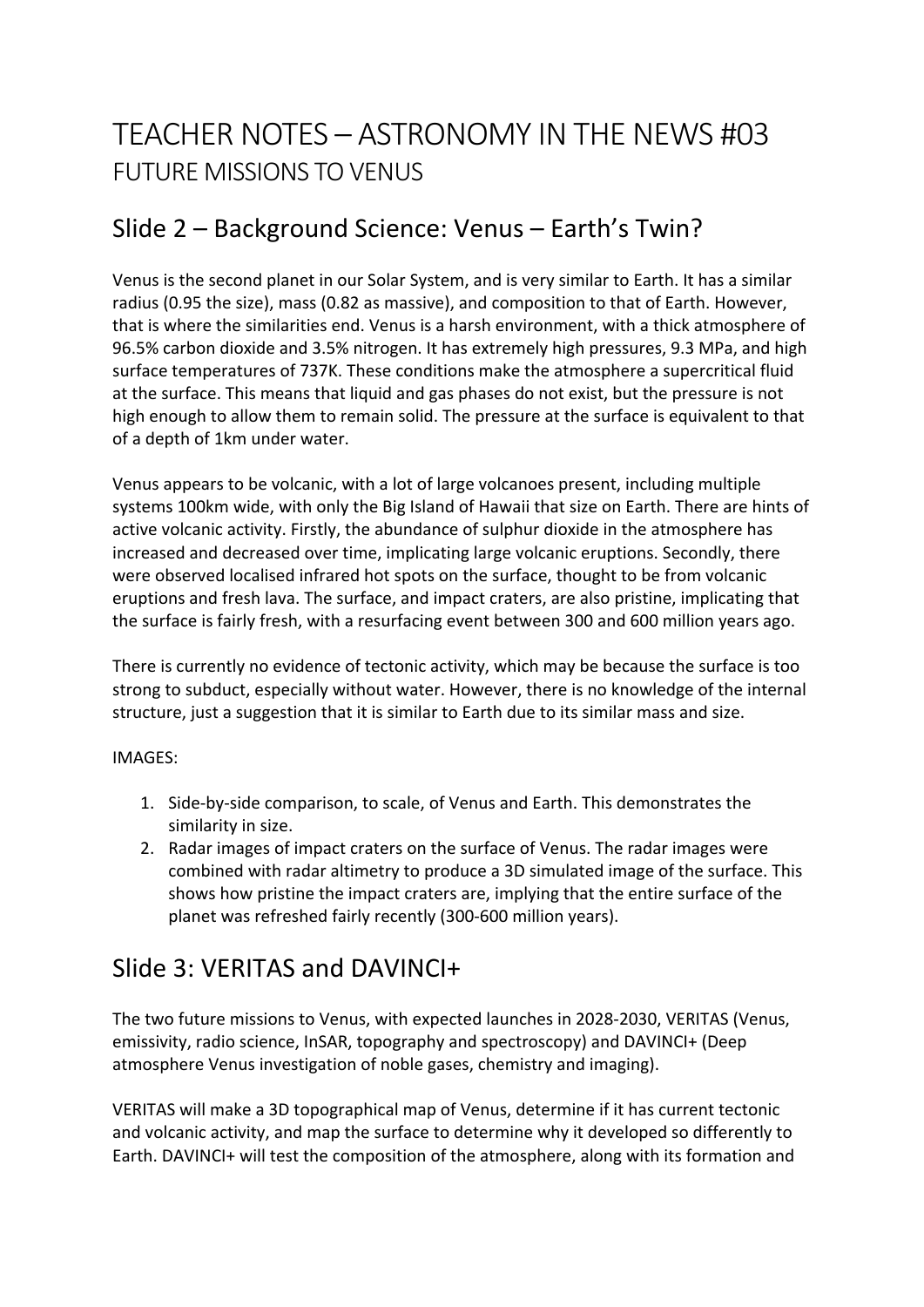evolution. It will determine if there was ever an ocean, and determine the nature of geographical features called tesserae.

The two missions have very similar science goals, and as a result, I will focus more on the VERITAS mission. However, I will indicate where both missions have complementary aims.

The majority of the goals for VERITAS are geological in nature. There will be two instruments onboard VERITAS, a spectral instrument and a radar imager and they will work in combination to determine the nature of the surface and determine if Earth and Venus are fundamentally different or are they just "cosmetic".

As part of the 3D topological map, deformations will be mapped, such as strike-slip faults similar to the San Andreas fault. The presence of features like this would indicate tectonic activity, with imaging also detecting active surface faulting, determining if there is tectonic movement.

Active tectonic activity could also be indicated by active volcanic activity, assuming some volcanoes are driven as on Earth. If there is current volcanic activity, the chemical composition of recently formed rocks from magma can be spectrally analysed, revealing the chemical nature before interactions with the atmosphere. Any active volcanoes could be impacting the climate, and also indicate if the planet's interior contains large quantities of water, like Earth does. (Also DAVINCI+)

Subduction and volcanism balance the atmospheres on Earth, so if Earth and Venus are twins, why did Venus become inhabitable, whilst Earth hosts life. This may have implications for determining what makes rocky planets habitable, linking it to exoplanet studies that are ongoing.

Tessera (plural: tesserae) are plateau-like features which may be analogous to Earth's continents. One theory of continental formation is that iron-rich oceanic crust melted and subducted in the presence of water. This produced vast amounts of new, less iron-rich continental crust which were now above the ocean. By measuring the spectral composition of the surface, the composition can be compared to that of continental crust on Earth, whilst giving insight into any previous water on Venus. (DAVINCI+)

The original articles that this resource is built on can be found here:

https://www.bbc.co.uk/news/science-environment-57339355

https://www.theguardian.com/science/2021/jun/02/nasa-venus-return-two-missions

More details about the two missions can be found here:

https://www.jpl.nasa.gov/news/veritas-exploring-the-deep-truths-of-venus

https://www.hou.usra.edu/meetings/lpsc2020/pdf/2599.pdf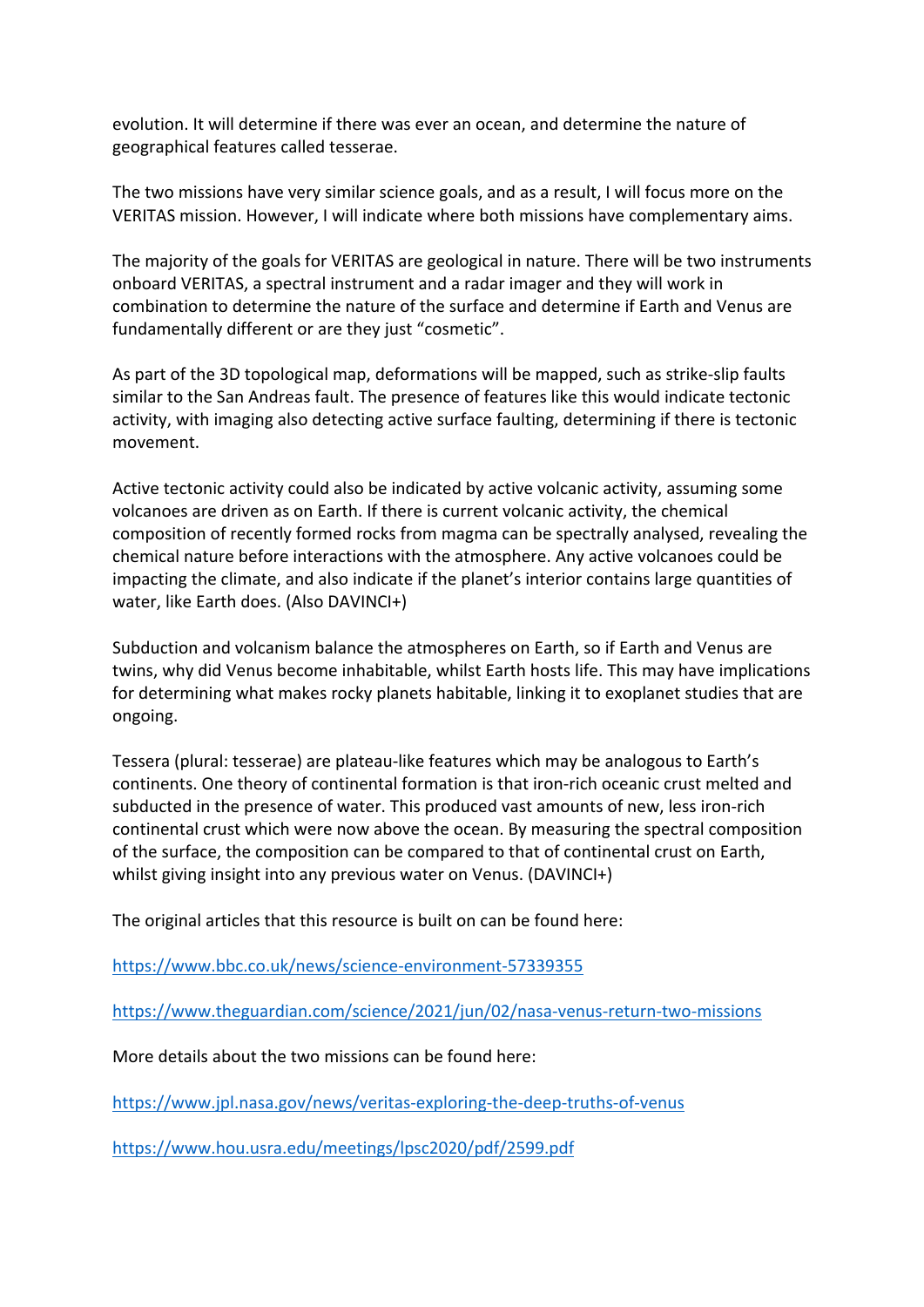#### IMAGES:

- 1. (Top left) This is a visualisation of the VERITAS satellite. This image indicates that it is an orbiting mission.
- 2. (Top middle) This is a radar images from the Magellan satellite that orbited Venus and was launched in 1989. This was the last NASA mission to Venus, although other space agencies have sent probes since, and NASA have done flyby observations on the way to other planets. This image displays the "pancake domes" on Venus. They are thought to be from volcanoes similar to shield volcanoes, such as Mauna Loa on Earth. They are called pancake domes as they are approximately 10 miles wide, and only one mile deep. They are also much larger than the equivalent features on Earth.
- 3. (Top right) Visualisation of the DAVINCI+ mission. This shows the probe as it descends to the surface, which will take 63 minutes. There will also be an instrument that remains in orbit.
- 4. (Bottom left) Survey of volcanoes on Venus, with the different symbols indicating the different types. The underlying image is the topological data from the Magellan mission. This plot is illustrative of the number of major volcanoes, or volcanic sites, that there are on Venus, with over 1600 counted. It is thought that over 100,000 may be on the surface when smaller features are accounted for. This compared to the approximately 1500 that are on Earth.
- 5. (Bottom right) Topological map of Venus from the Magellan mission. This shows the height above the average planetary radius. You will see that the majority of the planet is a flat plane at roughly 0km elevation, but there are plateaus of higher elevation. These plateaus are the tesserae, and could be comparable to continental shelves.

### Slide 4 – Activity: Balancing Venus' Chemical Reactions

There are several chemical reactions that occur on the surface and in the atmosphere of Venus involving the volcanic eruptions. A few of them are listed on this slide, but need balancing. The answers are given here:

 $S_2 + 4CO_2 \longrightarrow 2SO_2 + 4CO$ 

 $SO_2 + CO_2$   $\longrightarrow$   $SO_3 + CO$ 

 $S_2 + 2CO_2$   $\longrightarrow$   $COS + SO_2 + CO$ 

The middle equation does not need balancing, as it is already balanced, but the other two do require input.

#### GCSE Specifications:

| <b>Specification</b>             | <b>Knowledge Point</b>        |
|----------------------------------|-------------------------------|
| <b>Pearson Edexcel Astronomy</b> | 11.6, 11.26                   |
| Pearson Edexcel Chemistry        | $\vert$ 0.3, 8.18, 8.19, 8.26 |